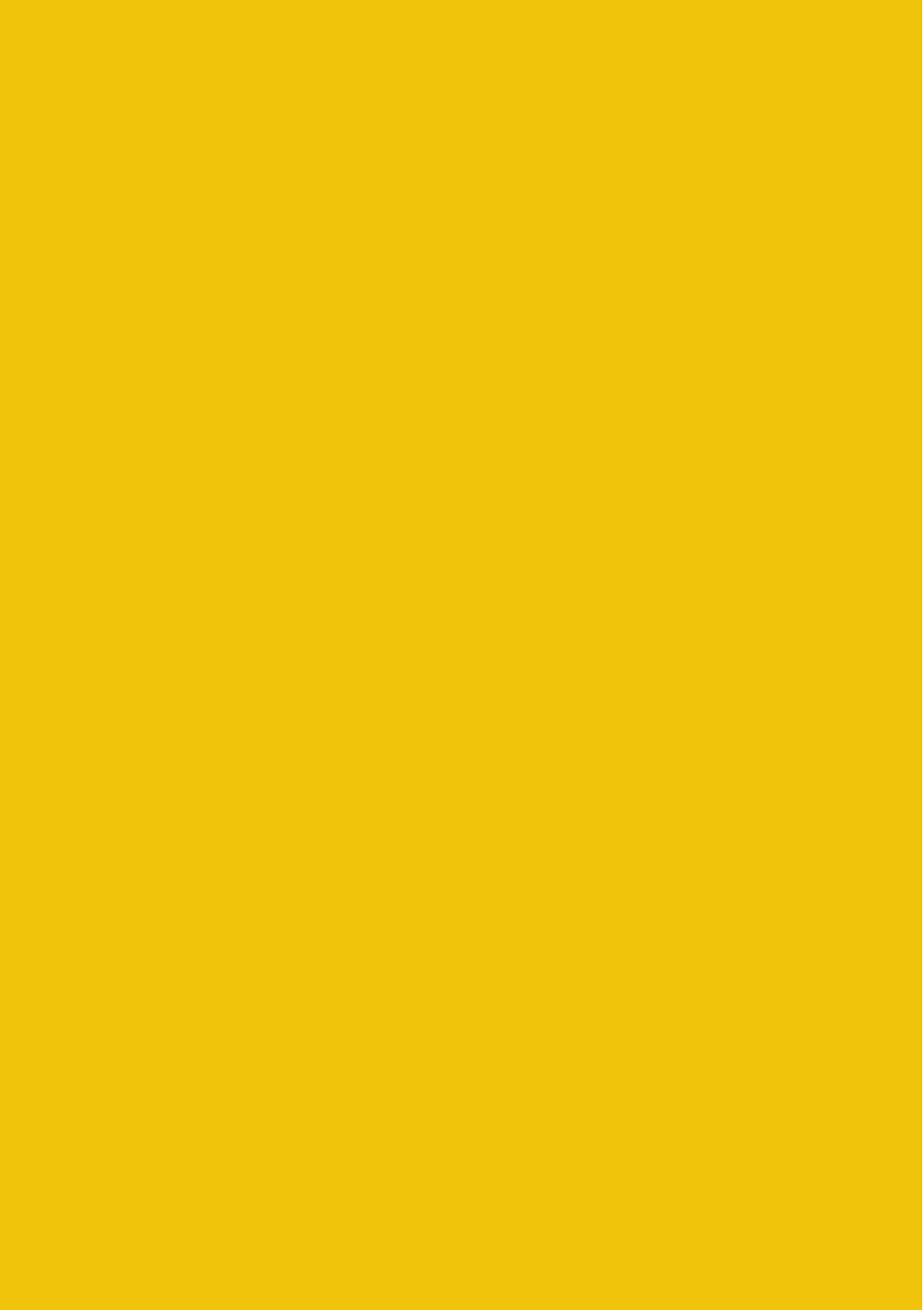# **Theos Friends' Programme**

Theos is a religion and society think tank which seeks to inform and influence public opinion about the role of faith and belief in society.

We were launched in November 2006 with the support of the Archbishop of Canterbury, Dr Rowan Williams and the Cardinal Archbishop of Westminster, Cardinal Cormac Murphy-O'Connor.

### **We provide**

- high-quality research, reports and publications;
- an events programme;
- news, information and analysis to media companies, parliamentarians and other opinion formers.

### **We can only do this with your help!**

Theos Friends receive complimentary copies of all Theos publications, invitations to selected events and monthly email bulletins.

Theos Associates receive all the benefits of Friends and in addition are invited to attend an exclusive annual dinner with the Theos Director and team.

 If you would like to become a Friend or an Associate, please visit www.theosthinktank.co.uk or detach or photocopy the form below, and send it with a cheque to Theos for the relevant amount. Thank you

Yes, I would like to help change public opinion! I enclose a cheque payable to Theos for: **£60** (Friend) **£300** (Associate)

□ Please send me information on how to give by direct debit

|                                                                                                                                                                 | Postcode and the contract of the contract of the contract of the contract of the contract of the contract of the contract of the contract of the contract of the contract of the contract of the contract of the contract of t |
|-----------------------------------------------------------------------------------------------------------------------------------------------------------------|--------------------------------------------------------------------------------------------------------------------------------------------------------------------------------------------------------------------------------|
|                                                                                                                                                                 |                                                                                                                                                                                                                                |
|                                                                                                                                                                 |                                                                                                                                                                                                                                |
| Data Protection Theos will use your personal data to inform you of its activities.<br>If you prefer not to receive this information please tick here. $\square$ |                                                                                                                                                                                                                                |
| By completing you are consenting to receiving communications by telephone and email.<br>Theos will not pass on your details to any third party.                 |                                                                                                                                                                                                                                |
| Please return this form to:<br>Theos   77 Great Peter Street   London   SW1P 2EZ<br>S: 97711 D: 36701                                                           | <b>Theos</b>                                                                                                                                                                                                                   |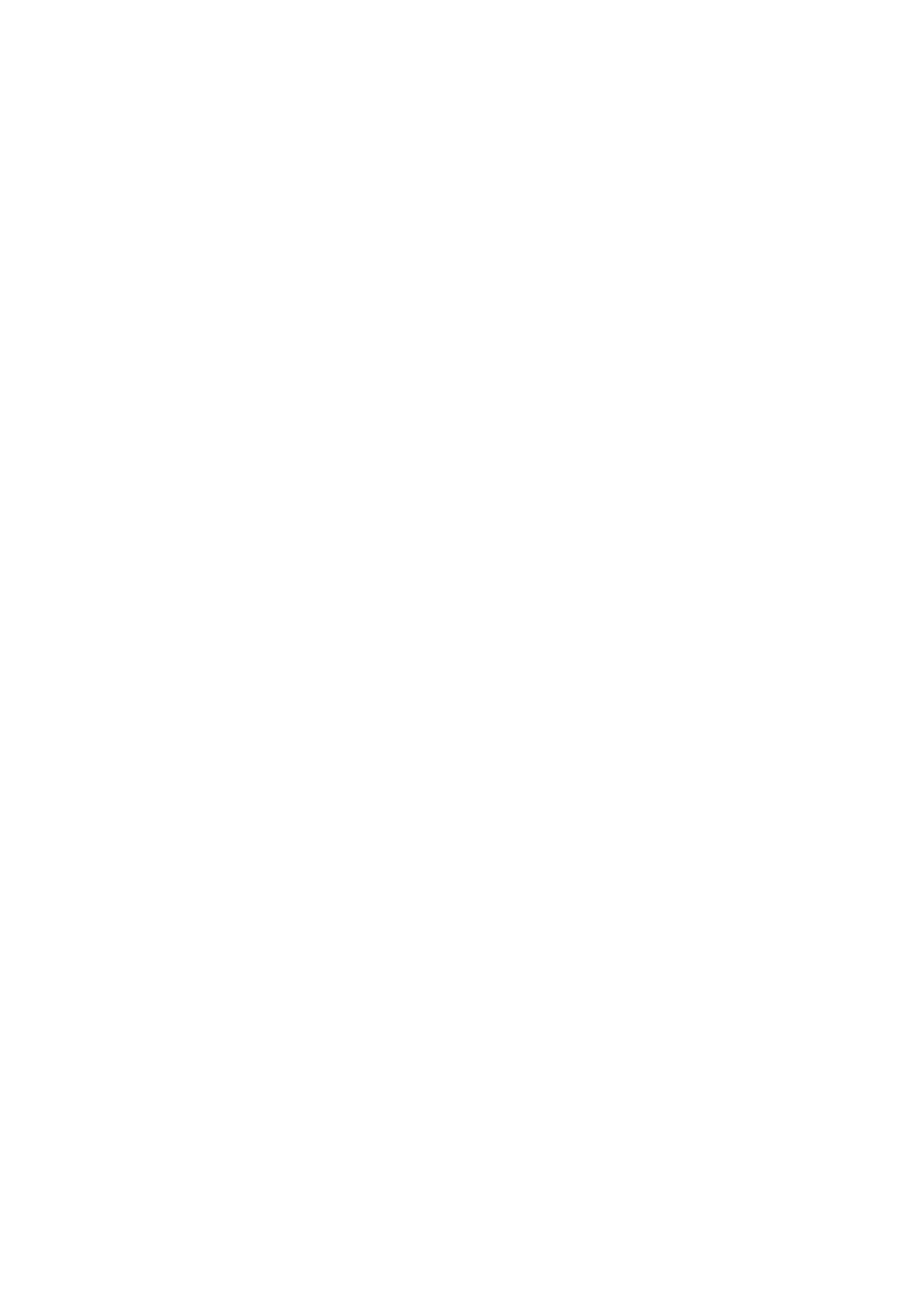

# Theos – clear thinking on religion and society

Theos is a think tank working in the area of religion, politics and society. We aim to inform debate around questions of faith and secularism and the related subjects of values and identity. We were launched in November 2006, and our first report *'Doing God'; a Future for Faith in the Public Square,* written by Nick Spencer, examined the reasons why faith will play an increasingly significant role in public life.

## what Theos stands for

In our post-secular age, interest in spirituality is increasing across Western culture. We believe that it is impossible to understand the modern world without an understanding of religion. We also believe that much of the debate about the role and place of religion has been unnecessarily emotive and ill-informed. We reject the notion of any possible 'neutral' perspective on these issues.

## what Theos works on

Theos conducts research, publishes reports, and runs debates, seminars and lectures on the intersection of religion, politics and society in the contemporary world. We also provide regular comment for print and broadcast media. Recent areas of analysis include multiculturalism, Christian education, religious liberty and the future of religious representation in the House of Lords. Future areas of focus will include questions of values in economic policy and practice and the role of religion in international affairs.

## what Theos provides

In addition to our independently driven work, Theos provides research, analysis and advice to individuals and organisations across the private, public and not-for-profit sectors. Our unique position within the think tank sector means that we have the capacity to develop proposals that carry values – with an eye to demonstrating what really works.

## what Theos believes

Theos was launched with the support of the Archbishop of Canterbury and the Cardinal Archbishop of Westminster, but it is independent of any particular denomination. We are an ecumenical Christian organisation, committed to the belief that religion in general and Christianity in particular has much to offer for the common good of society as a whole. We are committed to the traditional creeds of the Christian faith and draw on social and political thought from a wide range of theological traditions. We also work with many non-Christian and non-religious individuals and organisations.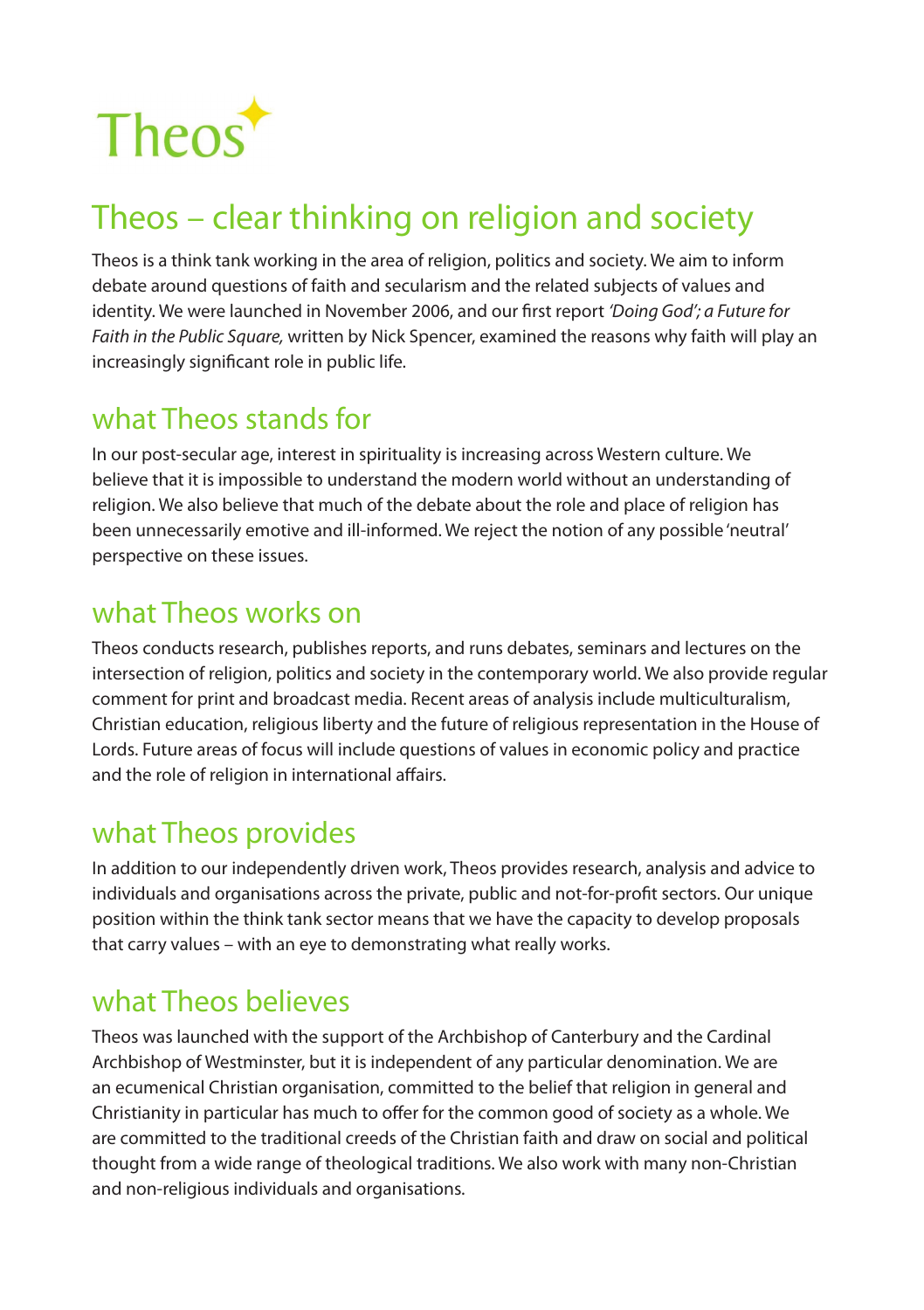Published by Theos in 2013 © Theos

Some rights reserved – see copyright licence for details For further information and subscription details please contact:

Theos Licence Department 77 Great Peter Street London SW1P 2EZ

**T** 020 7828 7777 **E** hello@theosthinktank.co.uk **www.theosthinktank.co.uk**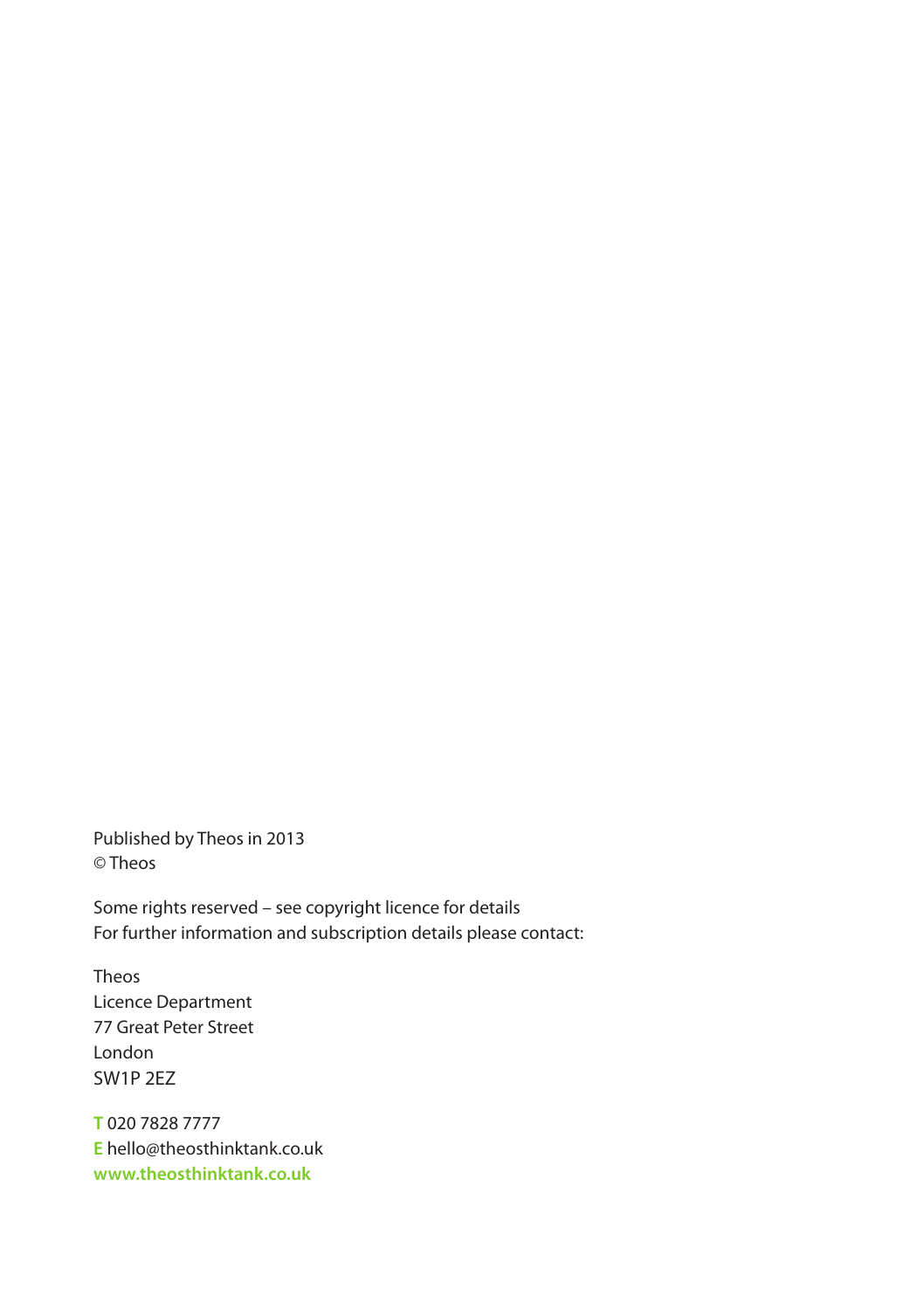# **The Person and the Individual: Human Dignity, Human Relationships and Human Limits**

Dr. Rowan Williams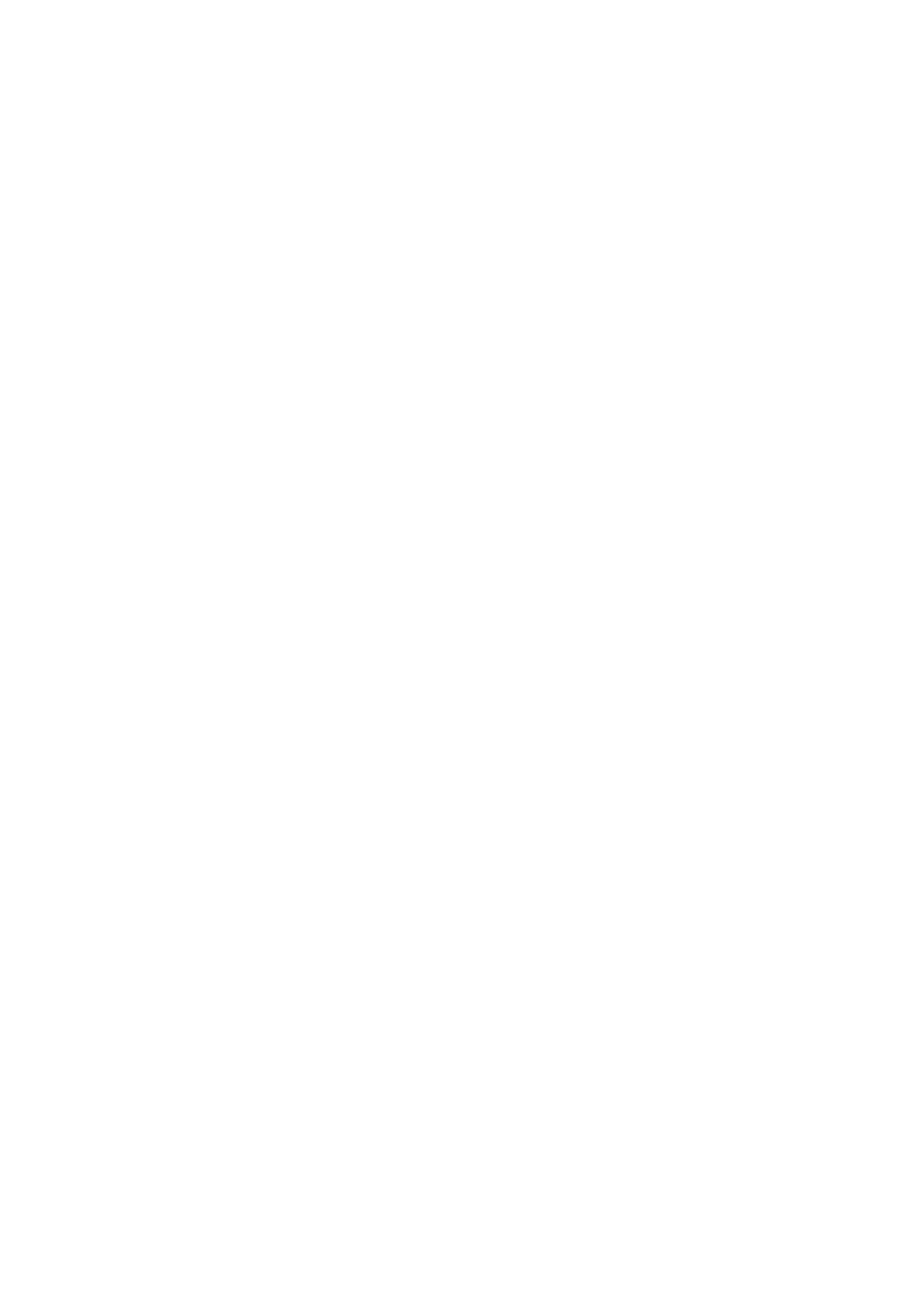The following is a transcript of the Theos Annual Lecture 2012, given by Dr Rowan Williams.

The lecture was delivered on Monday 1st October 2012 at Central Hall, Westminster.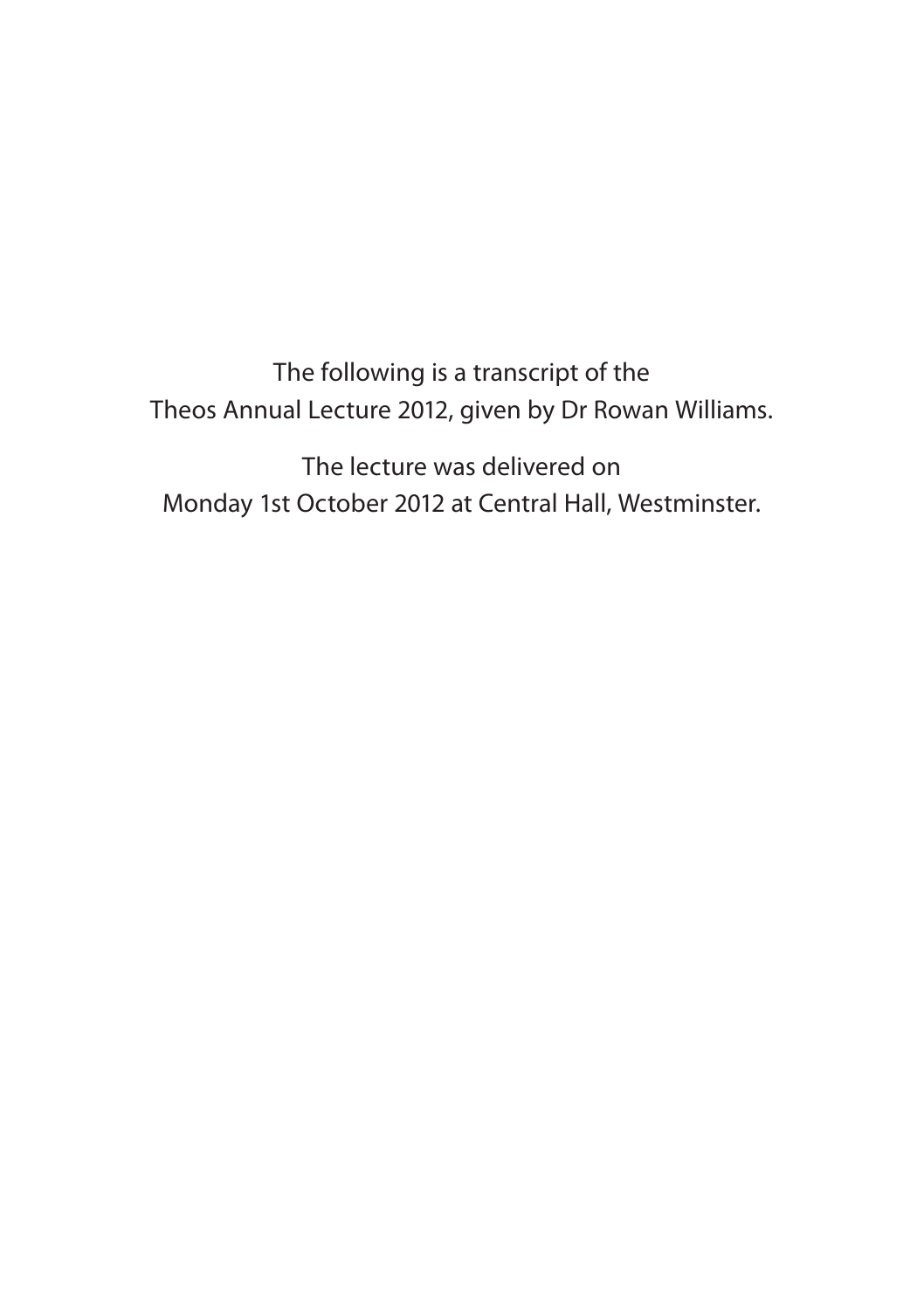# human dignity, human relationships and human limits

Mishal [Husain], Elizabeth [Oldfield] and our hosts here at Central Hall, my thanks to you for your welcome and introduction. And my thanks to Theos for the opportunity of sharing some thoughts with you this evening.

I've taken the chance of stepping back a little bit from some of the more obvious immediate current debates to do some thinking about the whole notion of the person in religious thought, and specifically in Christian thought. That's the thread that connects what I want to say tonight. I shall eventually get on to some slightly more practical questions (so don't give up too soon!) and I'll be very glad to explore that further in our conversation after I've finished the lecture.

In 1955 a Russian theologian living in Paris published an essay, not a very long essay, on The Theological Notion of 'The Human Person'. It was quite a technical study that focused largely on the vocabulary of the early Christians, but it is in fact something of a watershed in modern theological thinking. From that relatively brief discussion in 1955 a whole strand of thinking within the eastern Christian world developed and has in turn affected the western Christian world. It united its emphases and concerns with some very deep themes that were already being explored in western Christianity earlier in the 20th century. But by the end of the 1960s, it was possible to trace what many people have called a 'personalist' style of theology emerging across the Christian world in its diverse traditions – a style of theology deeply connected with a particular way of analysing relations.

The theologian in question was Vladimir Lossky. Exiled from Russia at the beginning of the 1920s, he died prematurely in the 1950s having produced a rather small body of work – but a body of work that is of significance out of all proportion to its size. In this particular essay the substantive conclusion that he proposes is this: as Christians, he said, we don't yet have a proper vocabulary for distinguishing between two things that it's absolutely vital to hold apart.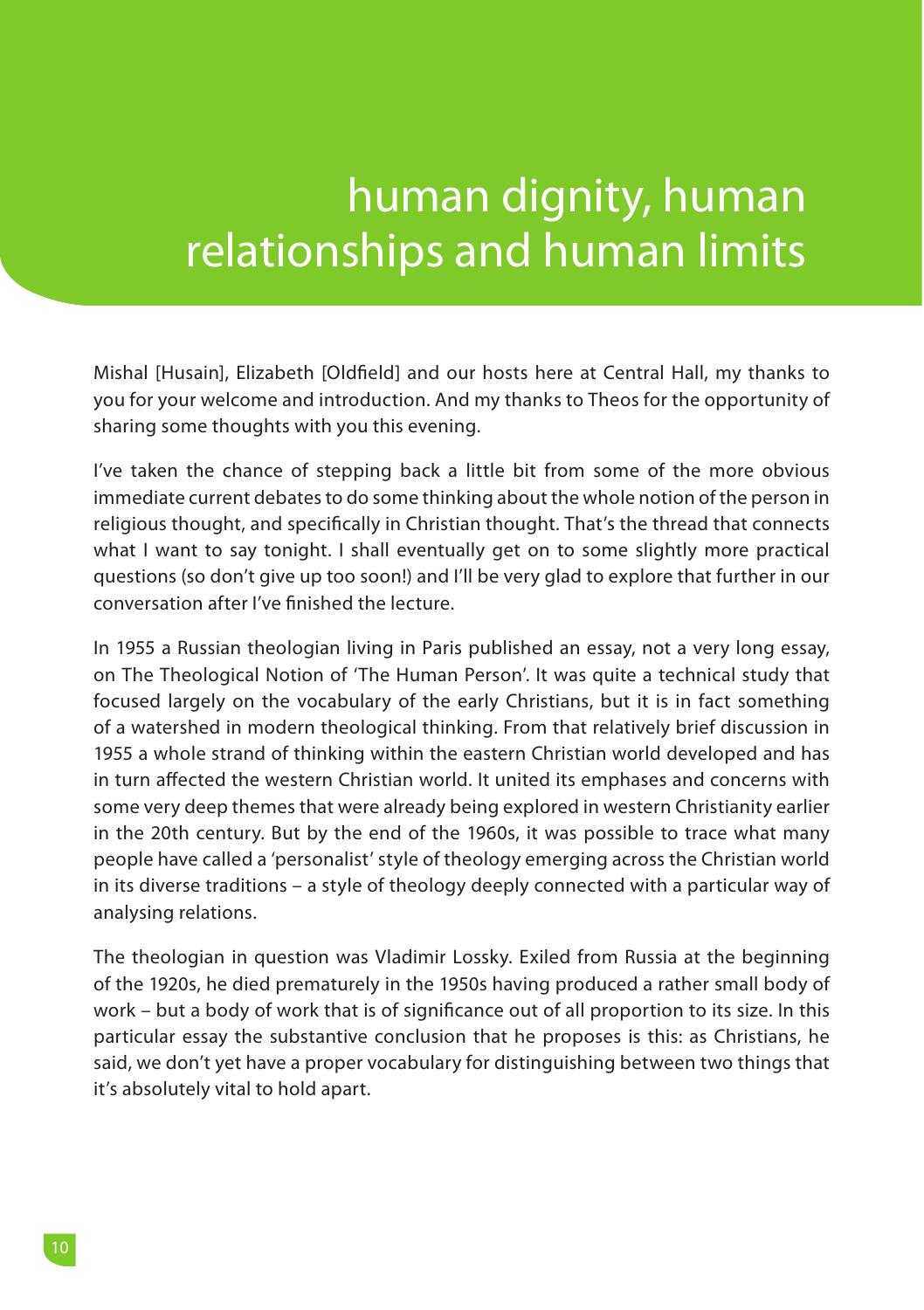Those two things are, first, a subject – which is simply one unique instance of its kind – and, on the other hand, that quality, whatever it is, that makes a conscious thing or subject of this kind 'irreducible to its nature'. Let's pause on this to begin with.

Something that is simply 'one unique instance of its kind' is an object that stands alongside other objects, distinguished by certain particular features. There are a lot of dogs, they all share the characteristic of being dogs, only one of them is Fido, one of them is Rover, and so on. That in itself simply tells you there are lots of examples of this kind of thing. But it doesn't quite do duty when it comes to thinking about what we are like as persons.

There is something about us as conscious agents that doesn't simply boil down to being one example of a kind of thing. That's not to say you have to search for some specific element that makes us personal rather than otherwise – intelligence or freedom or whatever. It's more like an observation that when we talk about being 'a person', we're talking of something about us as a whole that isn't specified, that isn't defined just by listing facts that happen to be true about us. Lossky says that there isn't really a concept that will do this work at all. We simply haven't got the word. We know what we mean when we distinguish between personal and impersonal, and we know roughly what we mean when we talk about persons in relation. But we struggle to pin this down, this idea that somehow we are not to be reduced to our nature, to the things that happen to be true about us. And Lossky says that just as when we try to talk about God, we're left here with a kind of space, a kind of mystery, something we can't really manage in third person descriptive terms. Here's what he says towards the end of his essay:

Under these conditions, it will be impossible for us to form a concept of the human person, and we will have to content ourselves with saying: "person" signifies the irreducibility of man to his nature— "irreducibility" and not "something irreducible" or "something which makes man irreducible to his nature" precisely because it cannot be a question here of "something" distinct from "another nature" but of someone who is distinct from his own nature, of someone who goes beyond his nature while still containing it, who makes it exist as human nature by this overstepping of it.<sup>1</sup>

Third person categories, description at arm's length, don't work. Something more needs to be said. We establish ourselves as human by stepping beyond the bundle of facts that we might use to define humanity in general, even the bundle of facts that distinguish us from another example of the same kind of thing, that might distinguish Fido from Rover. What makes me a person, and what makes me this person rather than another, is not simply a set of facts. Or rather it's the enormous fact of my being here rather than elsewhere, being in these relations with those around me, being a child of these parents, a parent of these children, the friend of x, the not-so-intimate friend of y, the Archbishop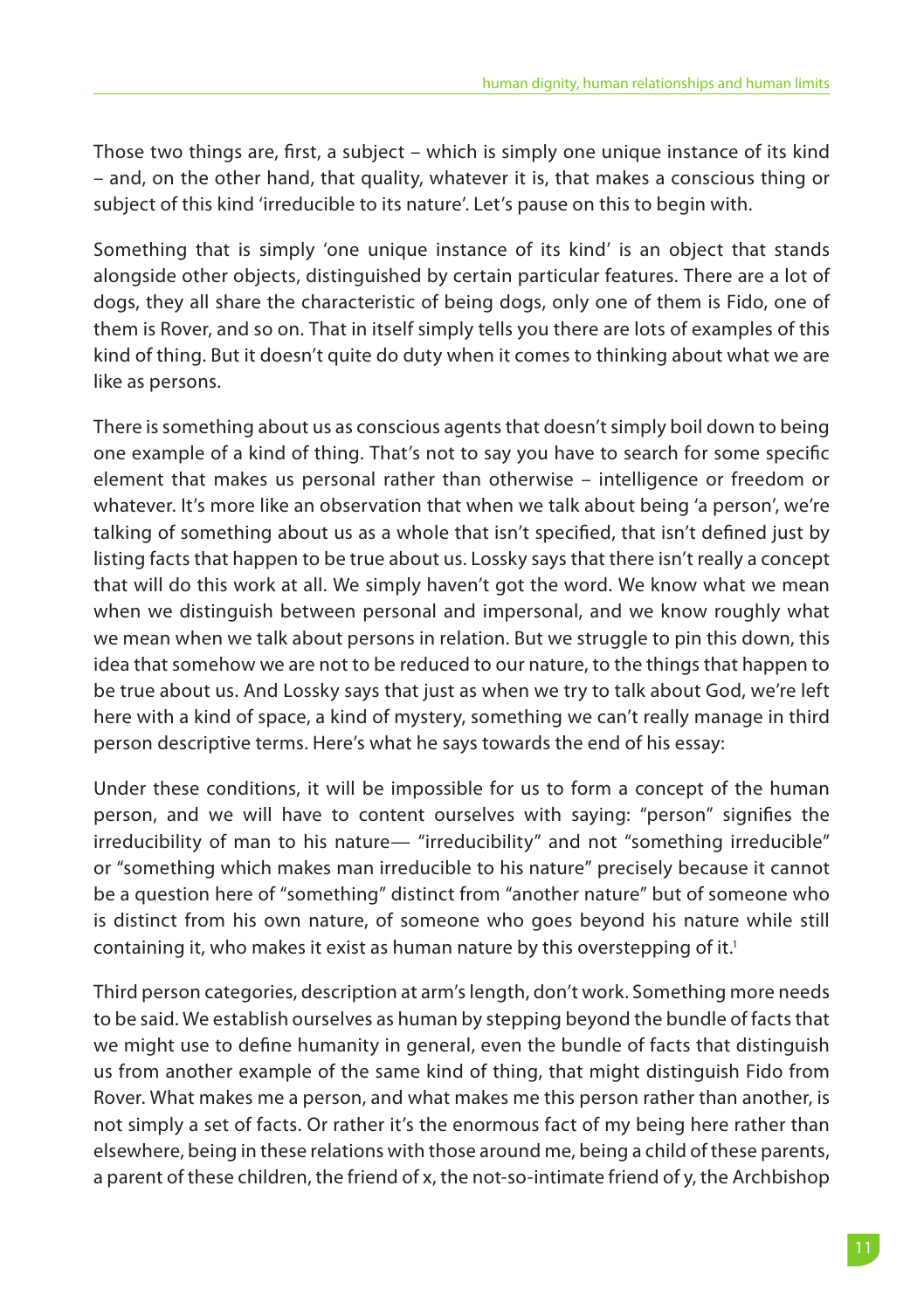of Z for that matter. I stand in the middle of a network of relations, the point where the lines cross. While it may be true to say I am the sum total of all the things that have happened to me, as soon as I say I am the sum total of all the things that have happened to me, I change the sum total of the things that are true about me. I make a difference to the facts of nature. I do so because of, and in the light of, the relations in which I stand. And by saying and acting and responding, I create fresh facts. But there in the middle is that elusive, mysterious area, that something which is not just a something, not just a capacity, not just a fact about me, something mysterious, something not open to third person analysis.

So as a person I embody, I carry with me, all the things that have happened to me – the things that are, as a matter of fact, true about me. But moment by moment I respond to that agenda in different ways, I activate what is there in different ways, and I set up new chains of connection and relationship.

In this 1955 essay, Lossky builds all of that around a very complex and very sophisticated analysis of how Christians, especially in the early centuries, talked about God as trinity and talked about the divine and the human in Jesus. If I had another three hours or so I would try to spell that out a bit further, but it might emerge a little later when we have some questions. The point I want to focus on here is that he is arguing for an essential mysteriousness about the notion of the person in the human world, an essential mysteriousness that one can't simply deal with by listing it in a number of things that are true about us so that I am intelligent, loving, free and mysterious; which is something about the place I occupy in terms (as I said earlier) of being the point where the lines of relationship intersect. It's because a person is that kind of reality, the point at which relationships intersect, where a difference may be made and new relations created. It's in virtue of that that we are able as believers to look at any and every human individual and say that the same kind of mystery is true of all of them and therefore the same kind of reverence or attention is due to all of them. We can never say for example that such and such a person has the full set of required characteristics for being a human person and therefore deserves our respect, and that such and such another individual doesn't have the full set and therefore doesn't deserve our respect.

That of course is why – historically and at the present day – Christians worry about those kinds of human beings who may not tick all the boxes but whom we still believe to be worthy of respect, whether it's those not yet born, those severely disabled, those dying, those in various ways marginal and forgotten. It's why Christians conclude that attention is due to all of them. What that means, we may still argue a lot about. But the underlying point is quite simply that there is no way of, (as it were), presenting a human individual with an examination paper and according them the reward of our attention or respect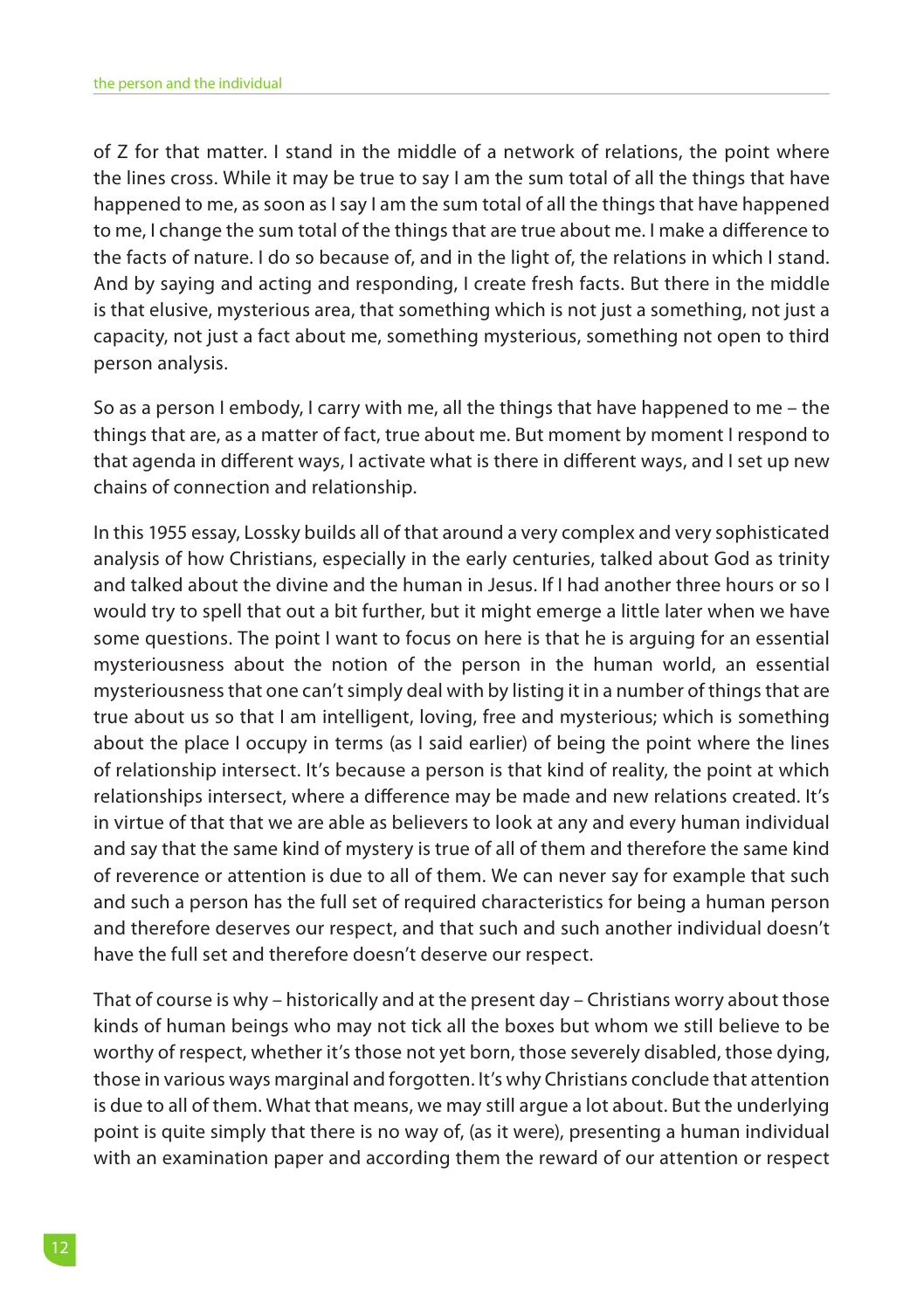only if they get above a certain percentage of marks. Any physical, tangible member of the human race deserves that respect, never mind how many boxes are ticked.

Another way of putting this is that we ascribe personal dignity or worth to people – to human individuals – because of that sense that in relationship each of us has a presence or a meaning in someone else's existence. We live in another's life. To be the point where lines of a relationship intersect means that we can't simply lift some abstract thing called 'the person' out of it all. We're talking about a reality in which people enter into the experience, the aspiration, the sense of self, of others. And that capacity to live in the life of another – to have a life in someone else's life – is part of the implication of this profound mysteriousness about personal reality. Deny this, and you are back with that deeply unsatisfactory model in which somebody decides who is going to count as human.

There was a phase in science fiction writing about 20-30 years ago, where the question often came up of how you might recognise something as human on another planet or in some cyborg future. How might you accord to some other being the status of a person? How might you imagine conversing with them? It's a good question to ask as a thought experiment, but as soon as you try to answer it in terms of what I've called 'ticking boxes' – they have this or that characteristic – you've rather missed the point. You would only really discover whether you could treat them as a person by a longish process of trying to form relation, trying to converse, trying to see what sort of exchange emerged as you related to that other. There are rules of thumb; there are helpful shortcuts we can apply. Very broadly speaking, 99 times out of 100, it's something to do with language that helps us decide how to treat, and whether to treat, someone else as a person. And language of course means not only the words we speak but gestures, the flicker of an eyelid, the movement of a hand. But even that doesn't quite do it. At the end of the day we can only say this is something we could discover exclusively by taking time and seeing if a relationship could be built.

Here is another theological philosopher, this time a Roman Catholic, writing about this subject – the German Catholic philosopher Robert Spaemann:

Each organism naturally develops a system that interacts with its environment. Each creature stands at the centre of its own world. The world only discloses itself as that which can do something for us, something becomes meaningful in light of the interest we take in it. To see the other as other, to see myself as thou is over against him. To see myself as constituting an environment for other centres of being, thus stepping out from the centre of my world, is an eccentric position that opens up a realm beyond substance. We find in ourselves the idea of the absolute, the infinite, as that which cannot be derived, as Descartes noted, from our finite and conditioned nature.2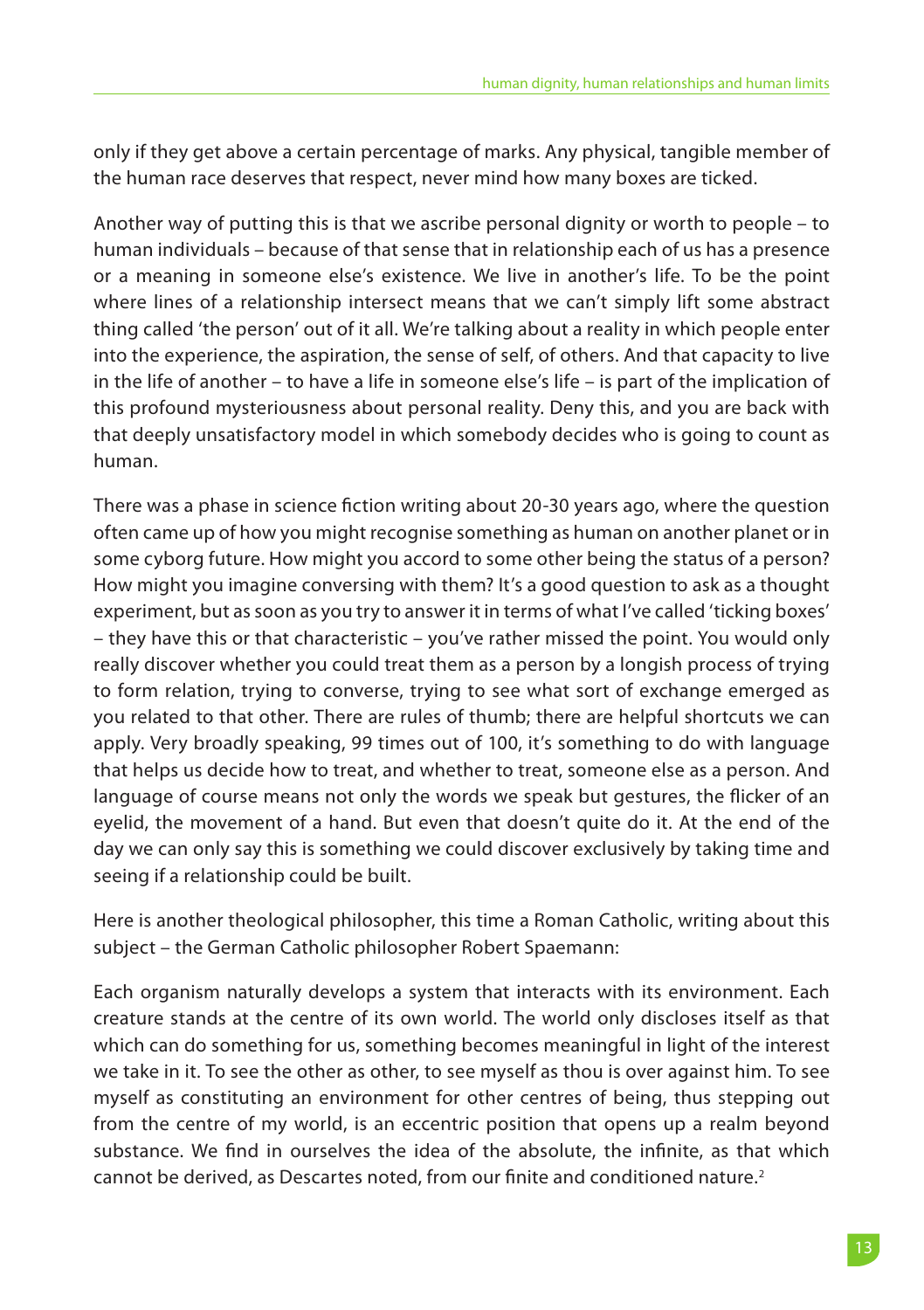As human beings in relationship we sense that our environment is created by a relation with other persons, we create an environment for them, and in that exchange – that mutuality – we discover what 'person' means. That's at the heart of what I want to reflect on a bit further tonight, the distinction between that mysterious, relational, conversational, environment-building activity that we call 'the person', and the individual as simply one example of a certain kind of thing.

In modern debate we quite often find ourselves faced with the alternative of individualism or communitarianism, the individual or the community. What I'm suggesting this evening is that that's not quite the right polarity to start from. It's not the individual and the community, but the individual and the person that we need to begin with – the difference between two ways of imagining and understanding what we are as agents, as speakers, as presences in the world. We can build into our sense of ourselves the 'individual' feeling, that basically we're just the centre of a world or one example of a certain kind of thing. Or we can take the risk of the second kind of talk about ourselves, the personal – more frustrating, more elusive, and yet more adequate to what we actually as human beings do and say most of the time – but I'll come back to that later.

Now behind all this lies one very basic theological assumption which Lossky in his essay underlines and which goes back a very long way in Christian thought – at least as far as St Augustine at the beginning of the fifth century. That assumption is that, before anything or anyone is in relation with anything or anyone else, it's in relation to God. And, said Augustine, the deeper I go into the attempt to understand myself, who and what I am, the more I find that I am already grasped, addressed, engaged with. I can't dig deep enough in myself to find an abstract self that's completely divorced from relationship. So, for St Augustine and the Christian tradition, before anything else happens I am in relation to a non-worldly, non-historical everlasting attention and love, which is God.

But if that is true of us, if our first relationship is with that energy that made us and sustains us in being, then of course, when I look around, my neighbour is also always somebody who is already in a relation with God before they're in a relation with me. That means that there's a very serious limit on my freedom to make of my neighbour what I choose. Because, to put it very bluntly, they don't belong to me, and their relation to me is not all that is true of them, or even the most important thing that is true of them. That's true of everything in the world in a certain sense, which is one reason why there's a good Christian ground for being concerned about the environment. But it's true in a very intense sense of other persons, who see me as I see them, who relate to me and affect me as I relate to and affect them. I'm not on my own and I can't pretend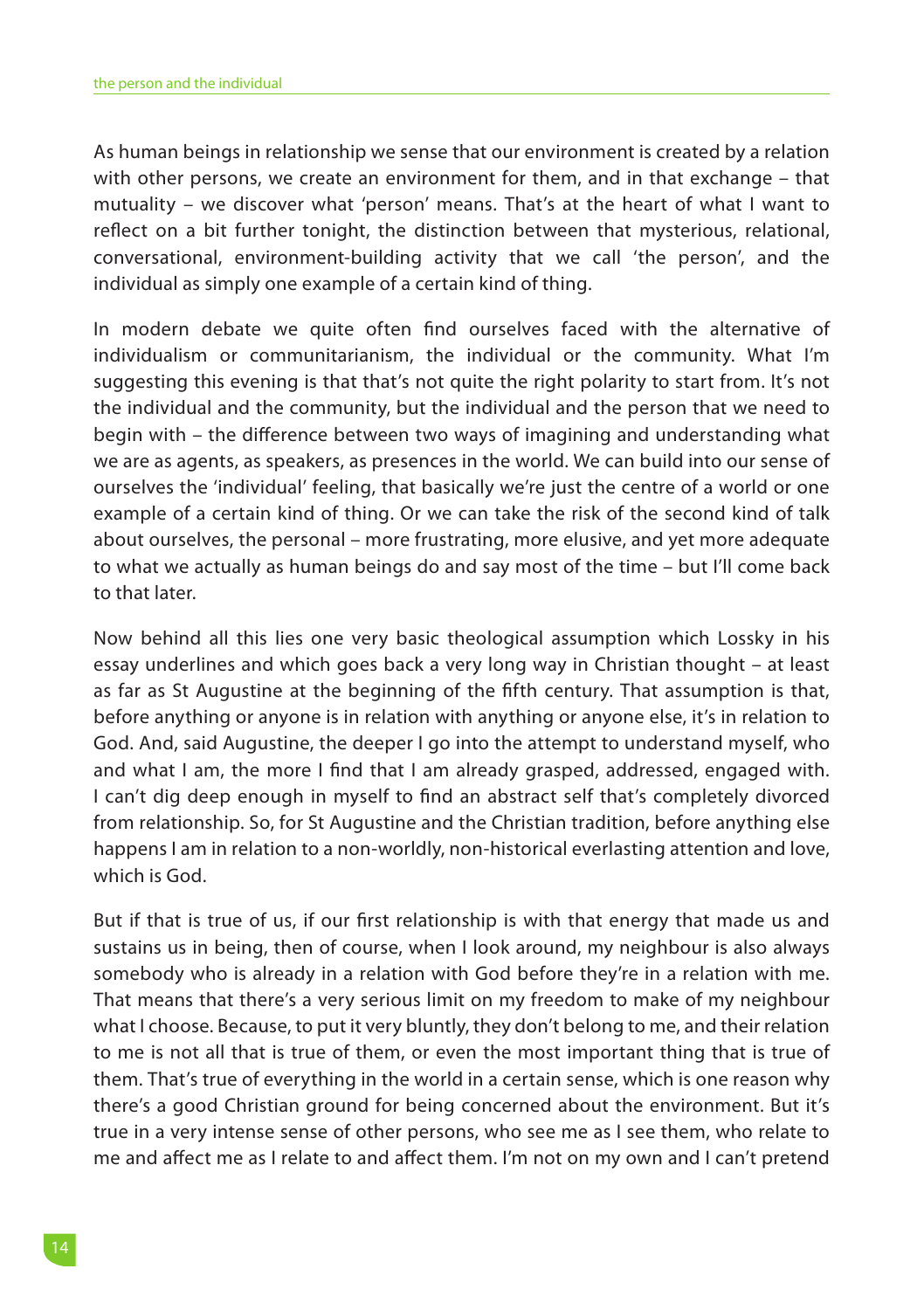that the basic form of my relation with the world is this little atom here controlling and mapping and planning all those other little atoms out there. I'm seen, I'm engaged with, and before even human engagement and vision is that relationship with God at the root of everything.

This is one of the most fundamental differences between an individualist and a personalist perspective on our lives as particular people and our lives as a society. Human dignity, the unconditional requirement that we attend with reverence to one another, rests firmly on that conviction that the other is already related to something that isn't me. And without that conviction, we are in serious ethical trouble. That's why some people like to say, as Robert Spaemann does in the same book I quoted a moment ago, that there is a connection between the notion of human dignity and the notion of the sacred – not only the specific ways in which this or that religion talks about the sacred, but in the sense that there is in the other something utterly demanding of my reverence – something which I cannot simply master or own or treat as an object like other objects. For the Christian, and for most religious believers, that is firmly rooted in the notion that the other, the human other, is already related – in other words, outside my power and my control.

I think we can push that further and say that when we claim human dignity when we claim the right to be respected – when we claim our 'human rights' in fact – we're not just asserting that somewhere in us there is something making imperative demands. We're trying to affirm a place, a proper place, in relation with others. We're trying to affirm that we are embedded in relationship. I am, and I have value, because I am seen by and engaged with love – ideally, the love we experience humanly and socially, but beyond and behind that always and unconditionally the love of God. And the service of others' rights or dignity is, in this perspective, simply the search to echo this permanent attitude of love, attention, respect, which the creator gives to what is made.

A language about human rights that is simply about some fact in us which makes it imperative that other people respect us, can become very dry and very abstract. A language of human rights which is about the search for proper, mutual attention and reverence for a universal dignity, has a bit more energy and I think a bit more depth. But of course as Robert Spaemann indicates in his essay which I quoted, to step outside the realm of the individual, the one thing of its kind, the centre of its universe; to step outside that, to respond actively and creatively to our environment, to shape and alter our environment, to be an environment for others and to be the environment they create – to go 'beyond our nature' – requires acts of faith. Living as a person is a matter of faith – stepping out.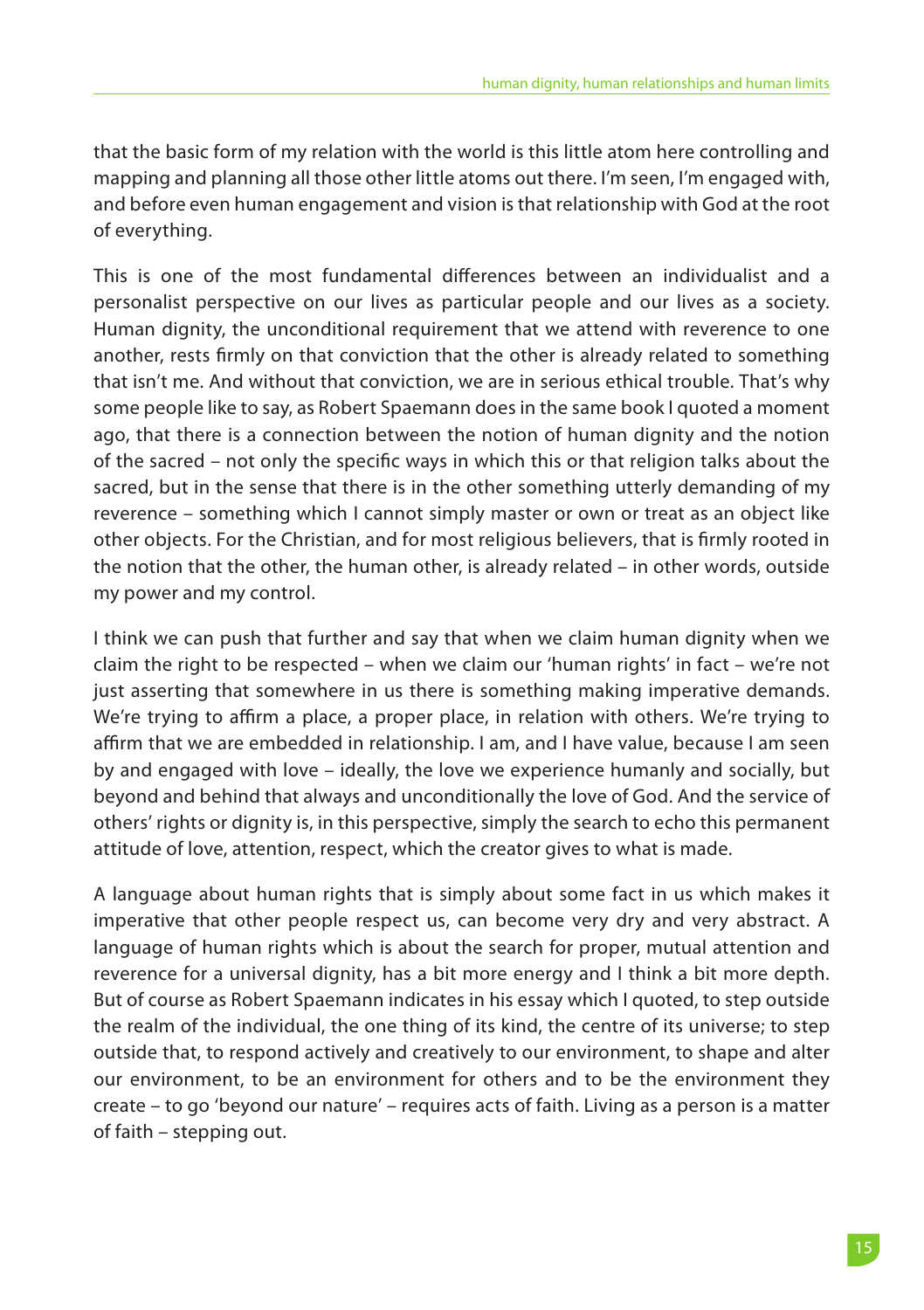It's in many ways a lot easier to believe and to act as though each was in fact an atom, a world to itself. It's somehow very typical of the modern sense of self that when we speak about 'self confidence' these days, we're often talking about relying on something that is in us – rather than having the courage to engage, to venture out, to be confident enough to exchange perspectives, truths, insights, to move into a particular kind of conversation or dialogue. I turn here to another influential writer, not a theologian this time but a sociologist, Richard Sennett of the London School of Economics, whose recent book entitled "Together" touches on some of these matters. Here he is, speaking about this question, and quoting from the Russian philosopher Mikhail Bakhtin: "A conversation affirms man's faith in his own experience. For creative understanding it is immensely important for the person to be located outside the object of his or her understanding".3

Instead of trying to absorb things into ourselves, or to be absorbed into things outside ourselves, we seek to engage. We seek to set up a relationship. And that is a venture of courage which requires self-confidence, not in the terms of being assured that there is something solid inside me, but to be assured that I am related already to something that holds me, engages me, and carries me through. Without that we end up with what he elsewhere speaks of in terms of alienation from others, an individualised withdrawal, which, he says, "seems the perfect recipe for complacency. You take for granted people like yourself and simply don't care about those who aren't like you. More, whatever their problems are, it's their problem. Individualism and indifference become twins." And he quotes there from the great 19th century French writer, de Tocqueville, who in his second volume of "Democracy In America", published in 1840, wrote "Each person withdrawn into himself behaves as though he is a stranger to the destiny of all the others".4

And that, for de Tocqueville and for Sennett, is the opposite of a personalist approach. If we begin from the individualist perspective, if we assume we are each of us a world to ourselves, that there is in us some solid core which sustains who we are independent of anything else, we shall indeed end up alienated from the destiny of others. If we begin from the assumption that we are standing always in the midst of a network of relations, we don't ever know whose destiny or whose reality will and won't affect ours. That's a risky place to be, and it may indeed seem simpler, as Sennett says, to withdraw.

But part of the force of Sennett's analysis is that he applies these rather abstract ideas to some features of our world today, and suggests that we're seeing more and more the evolution of an 'uncooperative self' – a self that assumes that what comes first is this isolated interior core which then negotiates its way around relations with others but always has the liberty of hurrying back indoors. He says that if you look at how labour, production, business work across the centuries, you see a gradual trend towards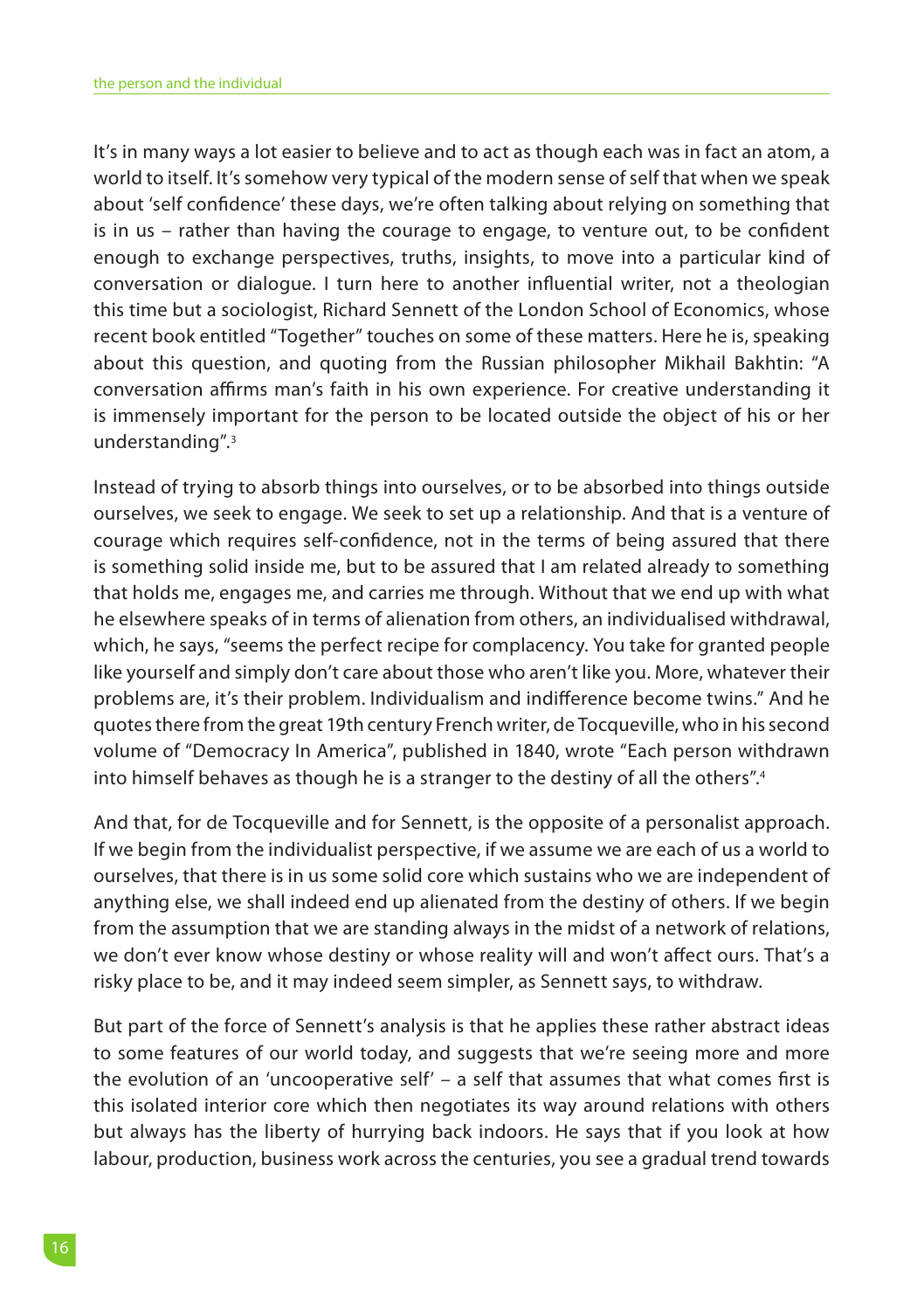this non-cooperative self, away from a sense of belonging with each other and taking responsibility for each other. Part of the purpose of this book, and indeed of other writings by Sennett, is to ask exactly what has gone wrong and exactly how might we get around it or rethink it.

An aspect of this, which Sennett notes in passing and which other philosophers and writers have observed at greater length, is that if you do still take for granted a basic individualist model, the hard core to which everything has got to accommodate itself, you drift towards a steady expectation that the best relationship you can be in to the world is control. The best place to be is a place where you can never be surprised. We want to control what's strange, and we want to control what doesn't fall under our immediate power. We're uneasy with limits that we can't get beyond because limits, of course, of whatever kind, remind us that there are some things that are just going to be strange and difficult wherever we are and however hard we work at them. This can show itself in our corporate unease with limits, our exploitation of the environment, our expectation of an endless spiral of prosperity.

It can manifest in individual ways and the aspiration for the perfect body, the perfect marriage, the perfect home and the perfect job. Here is a modern psychotherapist, Patricia Gosling, writing about this in a recent book:

One sees [this notion of perfection and perfectibility] in the current obsession with the perfect body, the perfect home, the perfect lifestyle. One sees it getting out of control in mounting personal debt, in anorexia nervosa, in that slogan of Gestalt Theory that 'we can become anything we want to be'. Not true; and in that denial of reality lies a denial of our biological roots. Yes, we all have undeveloped potential. However it is also true that we each have our limitations, innate and circumstantial. The skill of living a satisfying life lies in using the transitional space between the two.<sup>5</sup>

Patricia Gosling, like so many other writers in the analytic and therapeutic world wants to underline the problems that face us if we assume that the ideal relationship to our environment is control, moving towards a perfect static situation where we have nothing to lose, to fear, or to gain. Behind all that is an impatience with the passage of time itself, which may well be thought of as one of the factors of life in the developed modern world. Personal reality, in the way I've been defining it, unfolds itself and declares itself in time and in the body. Individualist awareness resents both time and body, resents unfinishedness, resents limitation.

To go back for a moment to Richard Sennett: he's written extensively on the interrelation between all this and the loss of craft skills. Learning slowly by physical limitation over a long time, by the process of repeatedly engaging with material – you can only do that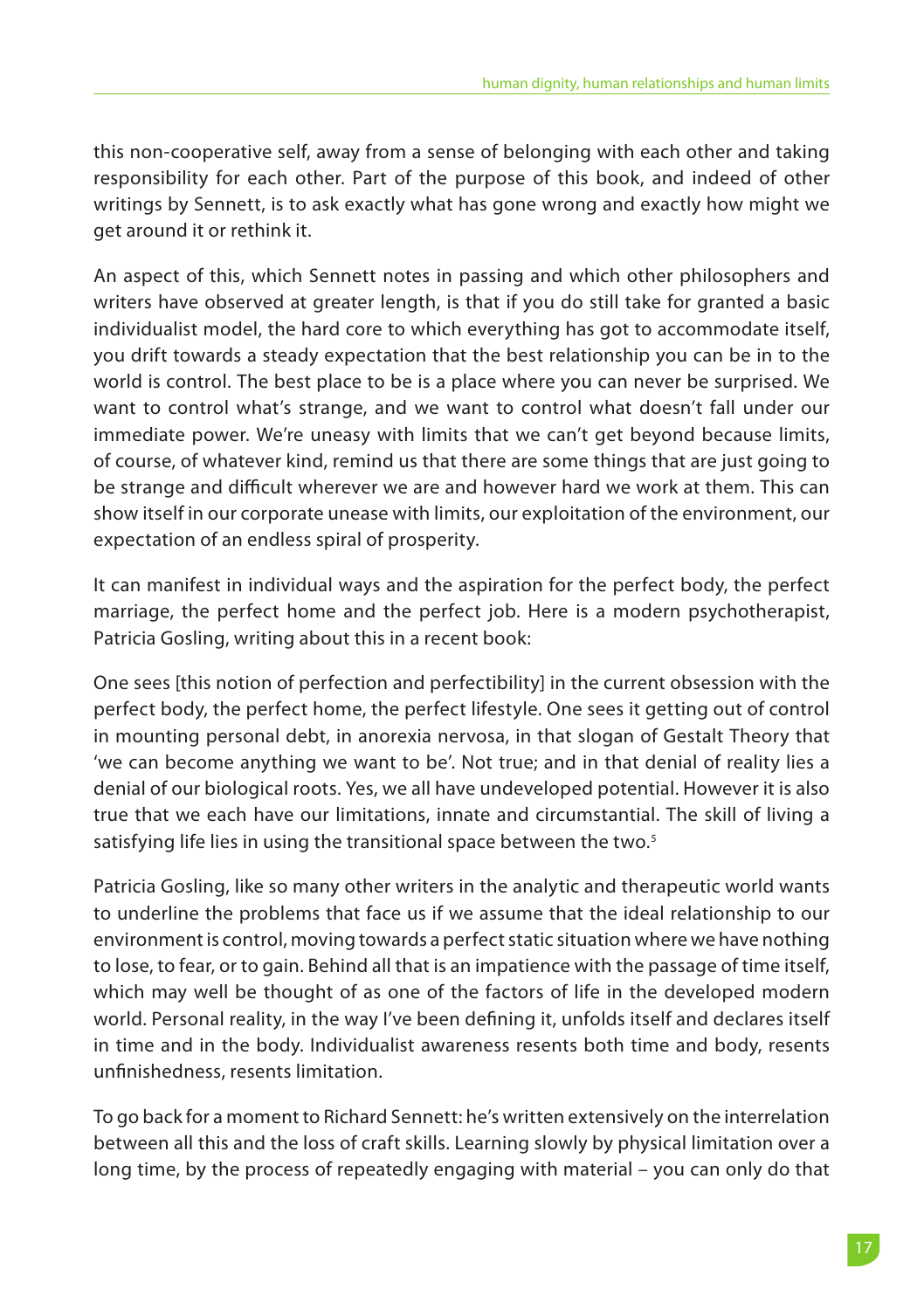in a cooperative framework. You learn of, and by, gestures. You accumulate a shared acquaintance, a shared familiarity, with the material alongside those who work with you and those who are shaping you as a worker. You win authority that is worthy of trust in that context, and you learn how to manage conflicts in language, not by violence. All of that is part of the 'craft' mentality, what shapes us as workers engaging with a world that we know we're not ever going to master completely and that we have to learn to negotiate with together.

Reading a passage like that we may very well think of the various kinds of resistance to this that appear in aspects of our modern culture. We may think of the way in which, at several different levels of society, people refuse language – that is, they refuse the actual difficulties of patient and civil argument. We may think of the strange fear of being 'looked at' which some people apparently sense, whether it's the rather extreme case of the youth on the tube at night who says "Are you looking at me?" or whether it is our unwillingness and unease about honest scrutiny in various other ways, our fear of transparency (which leads us, of course, by a typical overreaction to attempt to enforce transparency by regulation, but that's another story). It's an impatience, in some ways, with the very process of learning.

It struck me as I was preparing this lecture that the enormously popular and vivid programme "The Apprentice" offers us a model of apprenticeship which is completely the opposite of what apprenticeship is normally about. An apprentice is historically somebody who learns in a nurturing environment, from someone whose task it is to make them capable of independence by sharing with them a carefully accumulated authority and setting them free to engage constructively with the task they share. Now I make no comment on the ethics of "The Apprentice" itself – it's excellent drama – but it's not about apprenticeship. It may well be that relearning what apprenticeship is all about is one of the (perhaps unexpected) consequences of beginning our theology and our philosophy from a personalist basis – taking time, building relation. I'm genuinely delighted that The Evening Standard, in its outstanding campaign in the last couple of weeks about youth unemployment in this city, has so foregrounded apprenticeships as a simple and practical means forward in addressing what is increasingly a toxic, corrosive problem.

So we are in a cultural and work environment where it seems individualist assumptions prevail, assumptions about control, assumptions about unavoidable conflict, assumptions about there being always a private area into which we can retreat and shut the doors, a culture in which all of those things work against what I began with as a personalist model. Yet Sennett can say, very importantly, towards the end of his book that "Cooperation is not like a hermetic object, once damaged beyond recovery;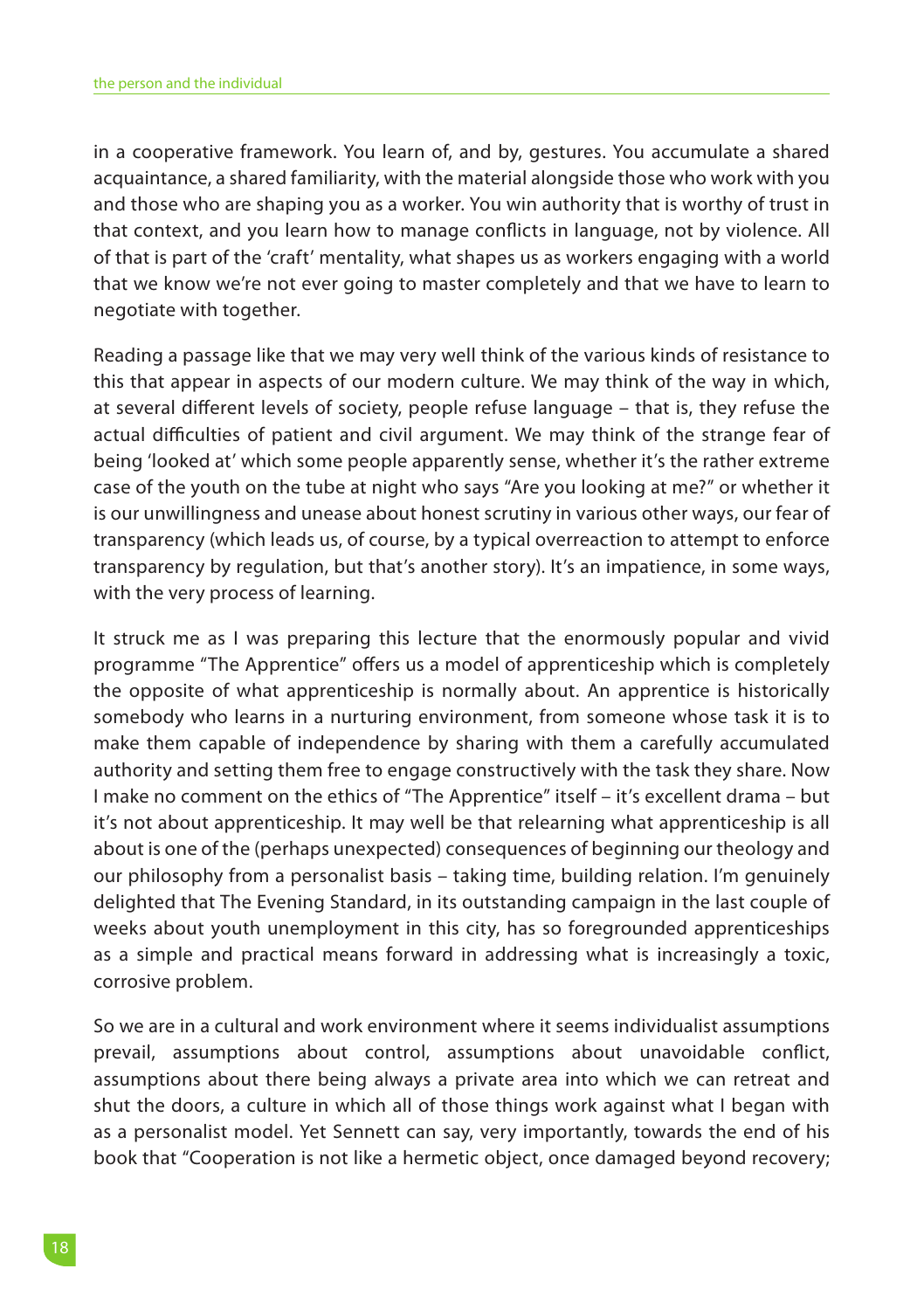as we've seen, its sources – both genetic and in early human development – are instead enduring; they admit repair.<sup>6</sup> If we live in an uncooperative environment, if we've developed uncooperative selves, the field is not lost. Something can be reclaimed. But it can be reclaimed only by a careful, systematic challenge to those assumptions about what the human is which so imprison us  $-$  a challenge to our (in the broader sense) educational philosophies. That's a challenge which needs clarity about what a person is and isn't; clarity about the difference between the person and the mere individual; clarity about the capacity of human agents to do what my sources describe as transcending the merely natural, transcending the simple list of things that happen to be true about me. And that clarity is not easily available either for a simply materialist view of human life – the human individual as a machine – or for a purely spiritualist view of human life – human identity is just the sovereign iron will that lives somewhere in here and imposes itself on the world. Somewhere in between is an understanding of human identity, human personality, as fascinatingly and inescapably a hybrid reality: material embedded in the material world, subject to the passage of time, and yet mysteriously able to respond to its environment so as to make a different environment; able to go beyond the agenda that is set, to reshape what is around; above all, committed to receiving and giving, to being dependent as well as independent, because that's what relation is about. I'm neither a machine nor a self-contained soul. I'm a person because I am spoken to, I'm attended to, and I'm spoken and attended and loved into actual existence. Which takes us back to the question of human dignity and the sacred, and to that pervasive, mysterious, nagging sense that there is always already something about the other person related to what I can't see and haven't yet mastered.

But, finally, this is all, as a matter of fact, a lot more simple than it sounds. Because if we ask how we do, as a matter of fact, relate to one another, we may notice a number of things. We relate to one another as bodies. We notice that there is a fundamental bodily difference among human beings that has to do with gender, and we notice there's a fundamental bodily fact about us which is that our bodies wear out and that we're going to die. We talk to one another and we expect to listen to one another. We expect, in other words, relationship to evolve in language. I should be very surprised and rather disappointed if you repeated back to me phrases that I'd used in the last three quarters of an hour as if that were your contribution to our conversation. On the contrary, you will probably disagree and will certainly have perspectives you want to bring to bear, and I am committed by my presence here to listen to those, as you, I'm afraid, have been committed for the last three quarters of an hour to listen to my side of the conversation. But this is how we behave. We behave as if relationship mattered, as if we were not, in fact, capable of setting our own agenda forever and a day. And when we encounter people who apparently don't behave like that we regard them as, to put it mildly, a bit problematic.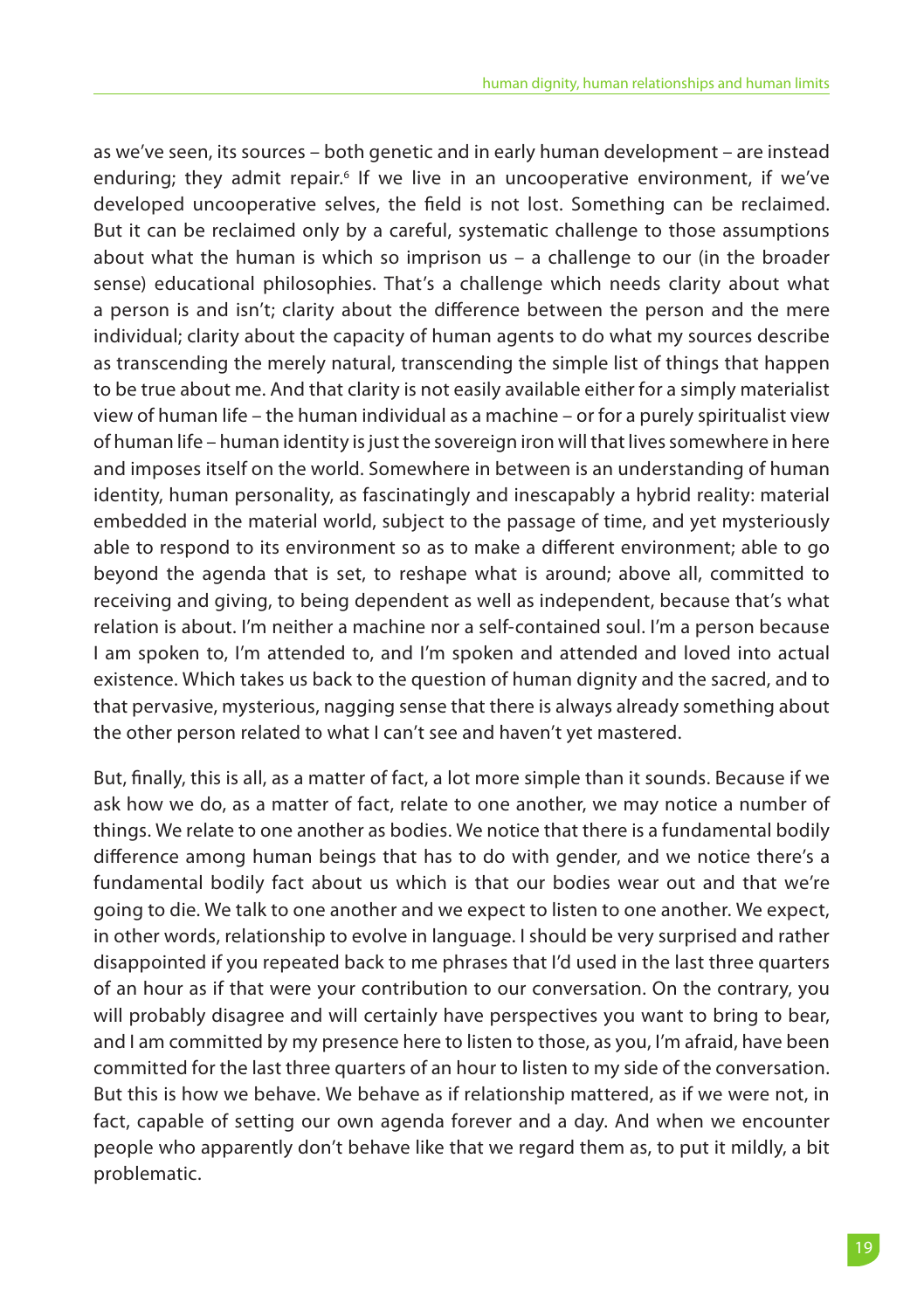The question is, can we find a language for this simple everyday fact about us – that we speak and we listen, that we recognise our bodies and their difference and their vulnerability? Can we find a language for living that kind of life, because neither the 'machine' language nor the 'independent soul' language will do the job. We need a language of personhood. And Vladimir Lossky, with whom I began, was quite right to say that it's really very difficult to get a clear concept even if we do know what we're talking about.

But that does land us with the final and, I find, rather appealing, paradox. People quite often say that theology is about describing unreal relations between unreal subjects. Nietzsche said it famously in the 19th century, and many have said it since, but what I'm really suggesting is that when it comes to personal reality the language of theology is possibly the only way to speak well of our sense of who we are and what our humanity is like – to speak well of ourselves as expecting relationship, as expecting difference, as expecting death. And, of course, for a Christian and people in other faith traditions, expecting rather more than death too – but that's perhaps for another occasion.

Where I want to leave you is simply with the sense that it is in turning away from an atomised artificial notion of the self as simply setting its own agenda from inside towards that more fluid, more risky, but also more human discourse of the exchanges in relations in which we're involved, and grounding that on the basic theological insight that we are always already in advance spoken to, addressed, and engaged with by that which is not the world and not ourselves – it's in that process that theology comes into its own. And this is exactly what I believe Theos is interested in: connecting up the vision of the faith that we share with the urgent and sometimes tragic questions of the society we live in.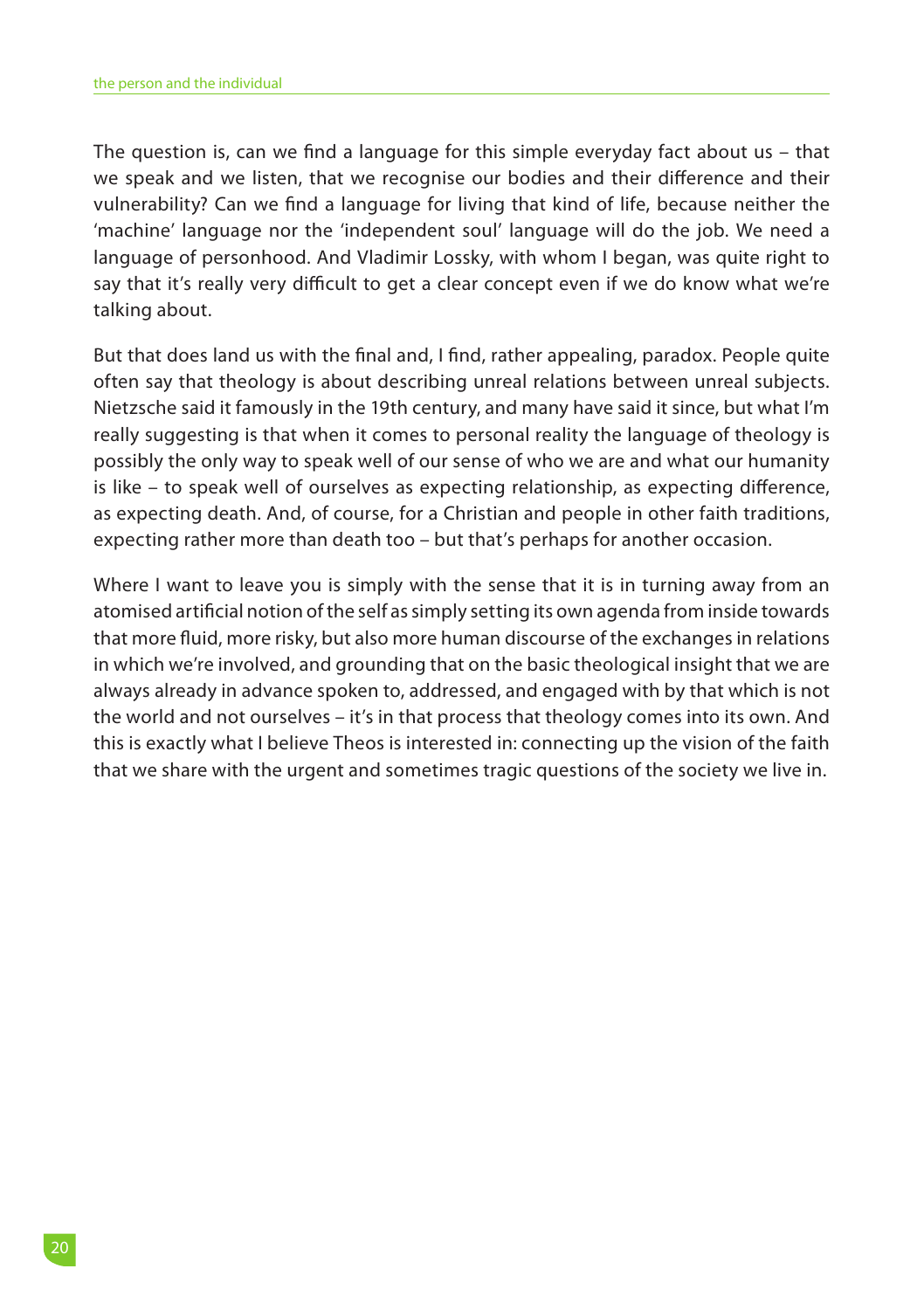# **references**

- 1. Vladimir Lossky, "The Theological Notion of the Human Person" in In the Image and Likeness of God (St Vladimir's Seminary Press: New York, 1974), p120
- 2. Robert Spaemann, Essays in Anthropology (Cascade Books, Eugene, Oregon, 2010), p19
- 3. Richard Sennett, Together: The Rituals, Pleasures and Politics of Co-operation (Allen Lane: London, 2012), p115
- 4. Ibid p188
- 5. Patricia Gosling, Fatal Flaws (Lulu: London, 2012), p12
- 6. Sennett, op. cit., p219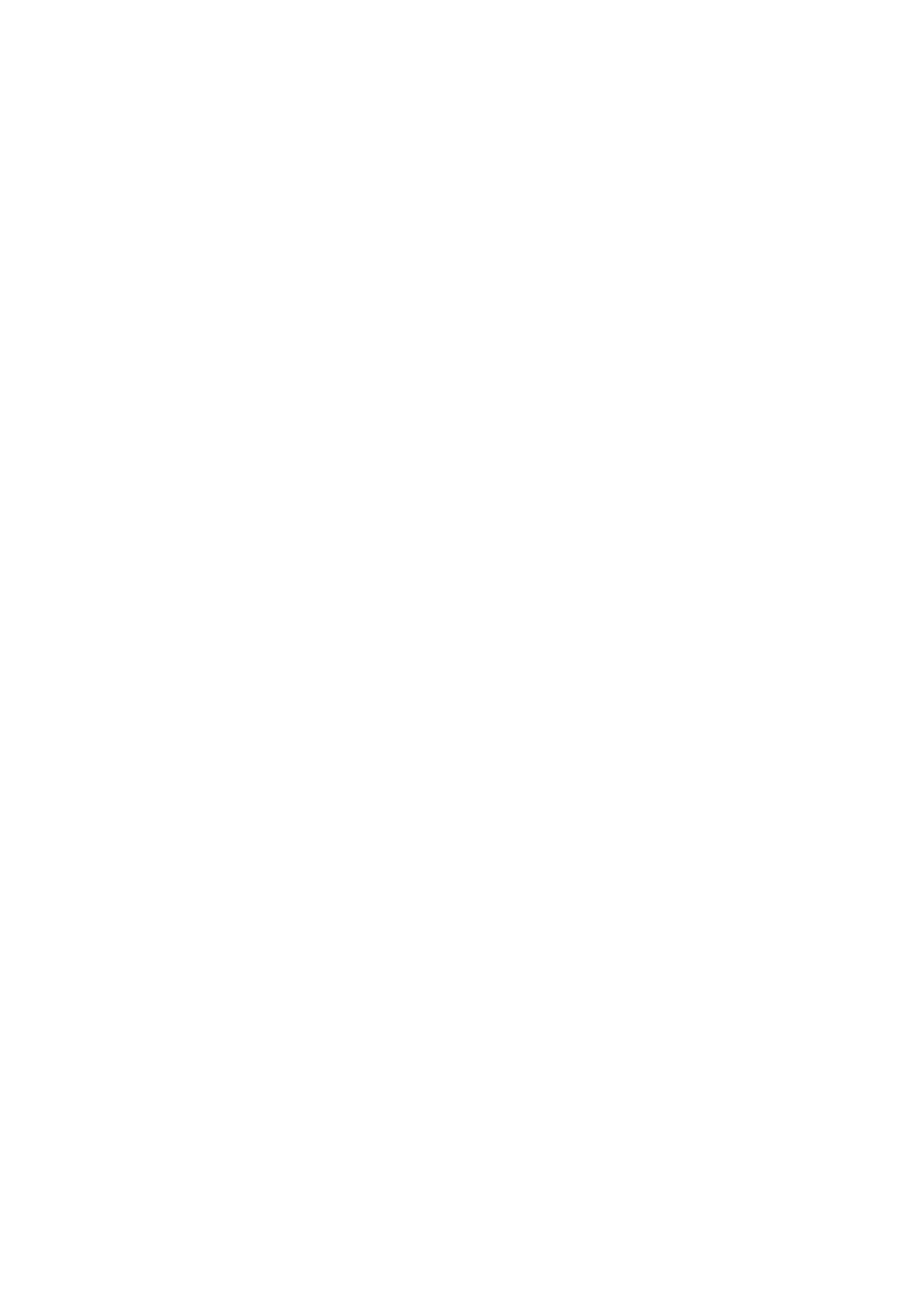Open access. Some rights reserved **Policy Statement**

This work is licenced under the Creative Commons Attribution – noncommercial – No Derivative Works 2.5 Licence (the 'Licence'). To view a copy of this licence:

• visit http://creativecommons.org/licenses/by-nc-nd/2.5/

• or send a letter to Creative Commons, 543 Howard Street, 5th Floor, San Francisco, California, 94105, USA.



creativecommons.org

As a publisher of this work, Theos has an open access policy that enables anyone to access our content electronically without charge.

Please read and consider the terms and conditions set out in the licence, details or which can be obtained via the Internet or post at the relevant addresses set out above.

Users are welcome to download, save, perform or distribtue this work electronically or in any other format, including in foreign language translation, without written permission subject to the conditions set out in the Licence. The following are some of the conditions imposed by the Licence:

- Theos and the author(s) are credited;
- Theos'website address (www.theosthinktank.co.uk) is published together with a copy of this Policy Statement in a prominent position;
- the text is not altered and is used in full (the use of extracts under existing fair usage rights is not affected by this condition);
- the work is not resold;
- a copy of the work or link to use online is sent to the address below for our archive.

Theos, Licence Department, 77 Great Peter Street, London SW1P 2EZ hello@theosthinktank.co.uk

**Please contact us if you would like permission to use this work for purposes outside of the scope of the Licence.**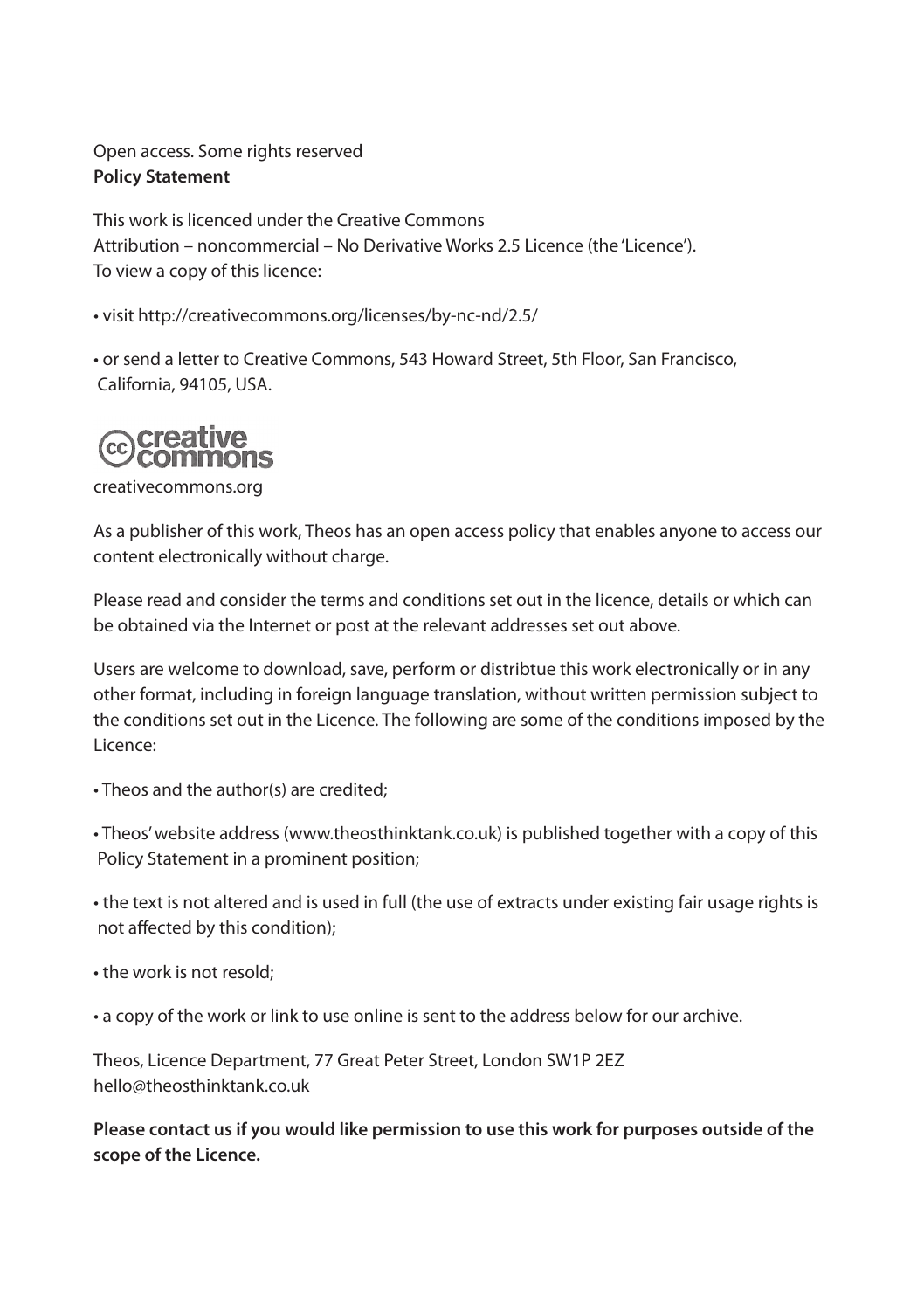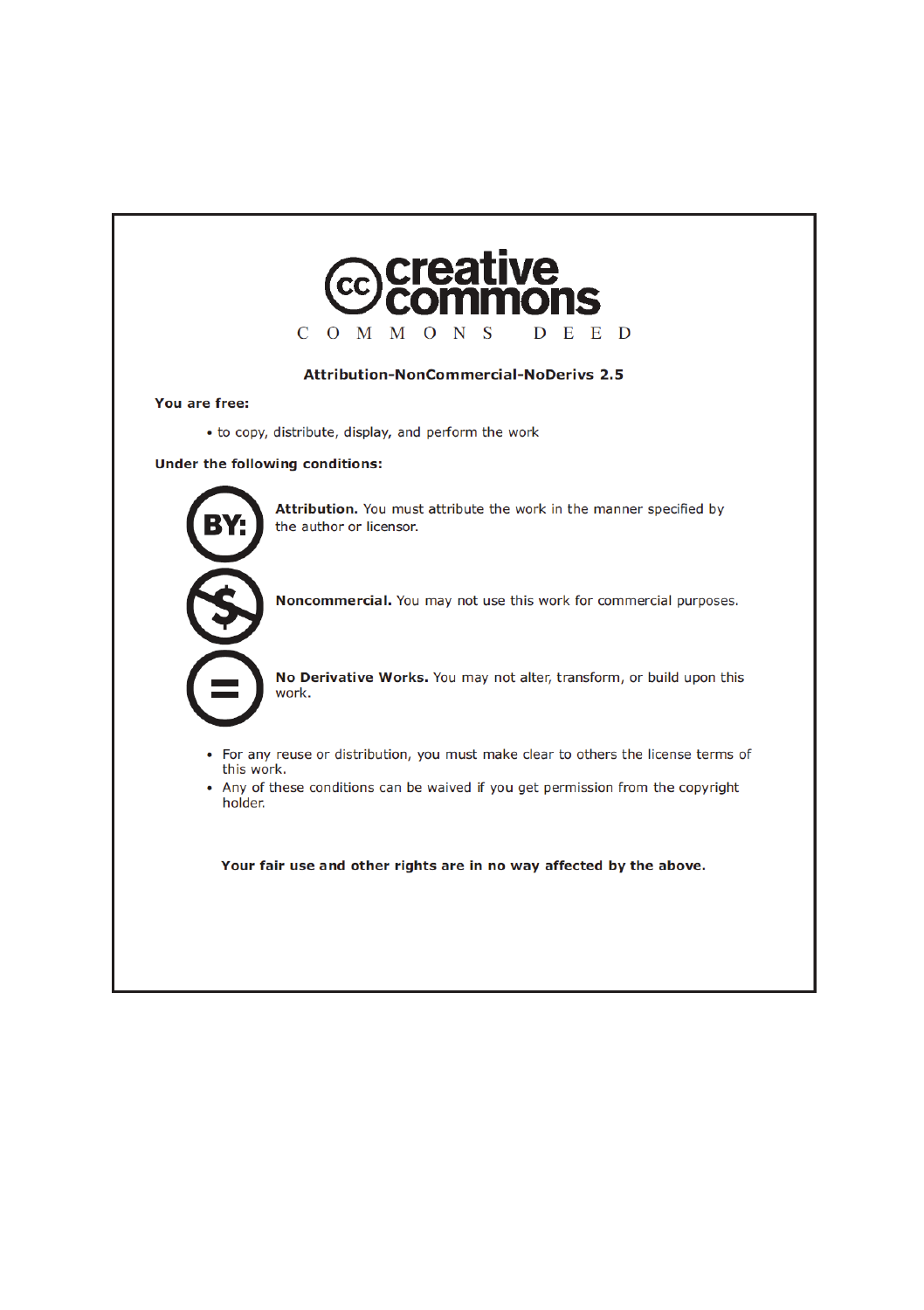#### Previous **Theos** reports:

*"Doing God"* A Future For Faith in the Public Square

#### *Coming off the Bench*

The past, present and future of religious representation in the House of Lords Andrew Partington and Paul Bickley 978-0-9554453-1-6

*Religion and Law*

#### *Neither Private nor Privileged*

The Role of Christianity in Britain today

#### *Talking God*

The Legitimacy of Religious Public Reasoning

#### *Rescuing Darwin*

God and evolution in Britain today 978-0-9554453-5-4

#### *Faith and Darwin*

Harmony, conflict or confusion?

*The National Lottery* Is it Progressive? Paul Bickley

*Religion and Identity* Divided loyalties?

*From Goodness to God* Why Religion Makes Sense of our Moral **Commitments** Angus Ritchie | 978-0-9562182-9-2

#### *Discussing Darwin*

An extended interview with Mary **Midgley** 978-0-9554453-9-2

#### *Doubting Darwin*

Creationism and evolution scepticism in Britain today 978-0-9554453-8-5

#### *Mapping the Field:*

A review of the current research evidence on the impact of schools with a Christian ethos 978-0-9562182-0-9

#### *Free to Believe?*

Religious Freedom in a Liberal Society

#### *Wholly Living:*

A new perspective on international development Cafod, Tearfund and Theos 978-0-9562182-2-3

*Doing God in Education*

#### *Give us our Ball Back* Reclaiming Sport for the Common Good Paul Bickley and Sam Tomlin

*Turbulent Priests?* The Archbishop of Canterbury in contemporary English politics

*Multiculturalism:* a Christian Retrieval